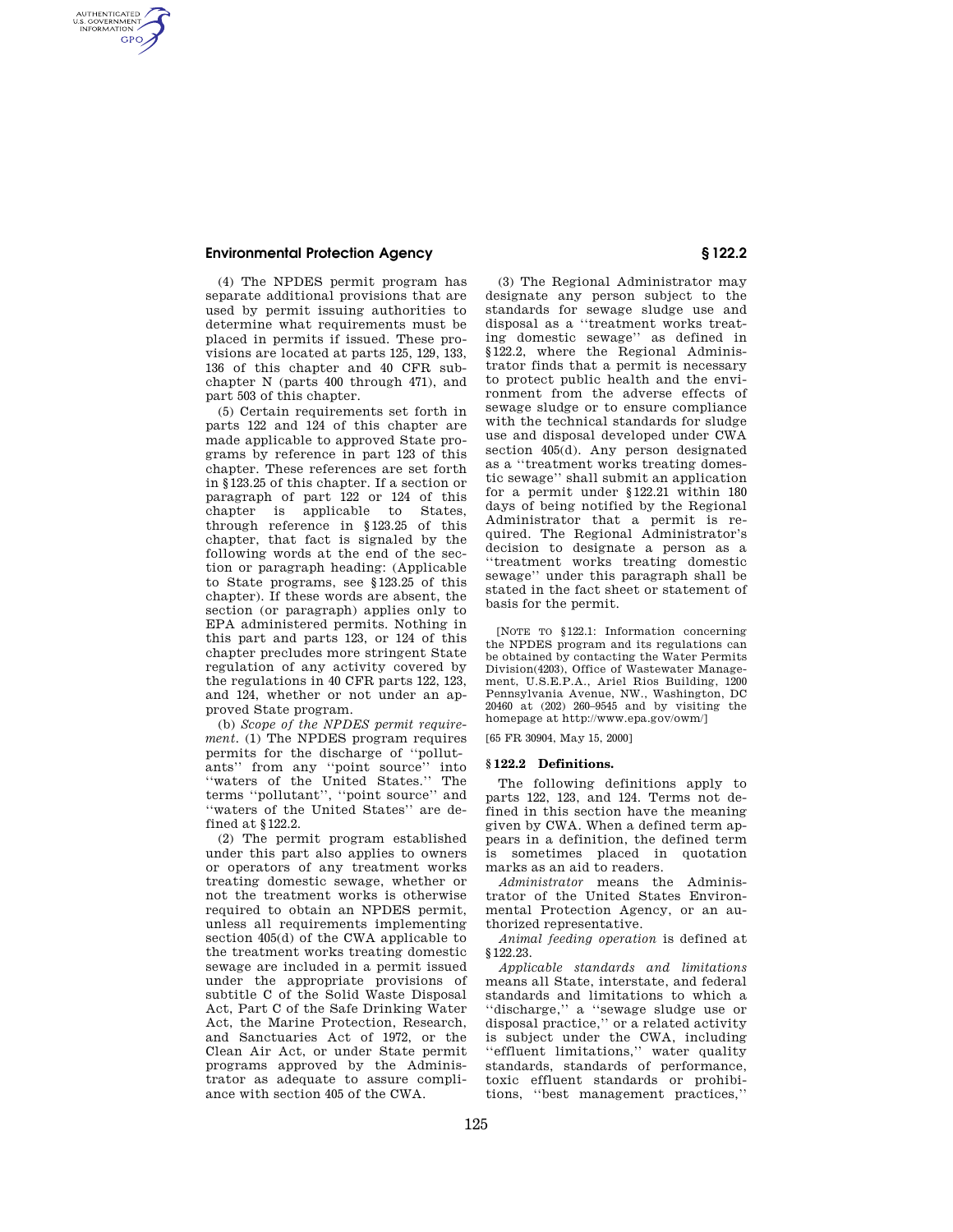pretreatment standards, and ''standards for sewage sludge use or disposal'' under sections 301, 302, 303, 304, 306, 307, 308, 403 and 405 of CWA.

*Application* means the EPA standard national forms for applying for a permit, including any additions, revisions or modifications to the forms; or forms approved by EPA for use in ''approved States,'' including any approved modifications or revisions.

*Approved program* or *approved State* means a State or interstate program which has been approved or authorized by EPA under part 123.

*Aquaculture project* is defined at § 122.25.

*Average monthly discharge limitation* means the highest allowable average of ''daily discharges'' over a calendar month, calculated as the sum of all ''daily discharges'' measured during a calendar month divided by the number of ''daily discharges'' measured during that month.

*Average weekly discharge limitation* means the highest allowable average of ''daily discharges'' over a calendar week, calculated as the sum of all ''daily discharges'' measured during a calendar week divided by the number of ''daily discharges'' measured during that week.

*Best management practices* (''BMPs'') means schedules of activities, prohibitions of practices, maintenance procedures, and other management practices to prevent or reduce the pollution of ''waters of the United States.'' BMPs also include treatment requirements, operating procedures, and practices to control plant site runoff, spillage or leaks, sludge or waste disposal, or drainage from raw material storage.

*BMPs* means ''best management practices.''

*Class I sludge management facility* means any POTW identified under 40  $CFR$  403.8 $(a)$  as being required to have an approved pretreatment program (including such POTWs located in a State that has elected to assume local program responsibilities pursuant to 40 CFR 403.10(e)) and any other treatment works treating domestic sewage classified as a Class I sludge management facility by the Regional Administrator, or, in the case of approved State programs, the Regional Administrator in

**§ 122.2 40 CFR Ch. I (7–1–02 Edition)**

conjunction with the State Director, because of the potential for its sludge use or disposal practices to adversely affect public health and the environment.

*Bypass* is defined at § 122.41(m).

*Concentrated animal feeding operation* is defined at § 122.23.

*Concentrated aquatic animal feeding operation* is defined at § 122.24.

*Contiguous zone* means the entire zone established by the United States under Article 24 of the Convention on the Territorial Sea and the Contiguous Zone.

*Continuous discharge* means a ''discharge'' which occurs without interruption throughout the operating hours of the facility, except for infrequent shutdowns for maintenance, process changes, or other similar activities.

*CWA* means the Clean Water Act (formerly referred to as the Federal Water Pollution Control Act or Federal Water Pollution Control Act Amendments of 1972) Public Law 92–500, as amended by Public Law 95–217, Public Law 95–576, Public Law 96–483 and Public Law 97– 117, 33 U.S.C. 1251 *et seq.*

*CWA and regulations* means the Clean Water Act (CWA) and applicable regulations promulgated thereunder. In the case of an approved State program, it includes State program requirements.

*Daily discharge* means the ''discharge of a pollutant'' measured during a calendar day or any 24-hour period that reasonably represents the calendar day for purposes of sampling. For pollutants with limitations expressed in units of mass, the ''daily discharge'' is calculated as the total mass of the pollutant discharged over the day. For pollutants with limitations expressed in other units of measurement, the ''daily discharge'' is calculated as the average measurement of the pollutant over the day.

*Direct discharge* means the ''discharge of a pollutant.''

*Director* means the Regional Administrator or the State Director, as the context requires, or an authorized representative. When there is no ''approved State program,'' and there is an EPA administered program, ''Director'' means the Regional Administrator.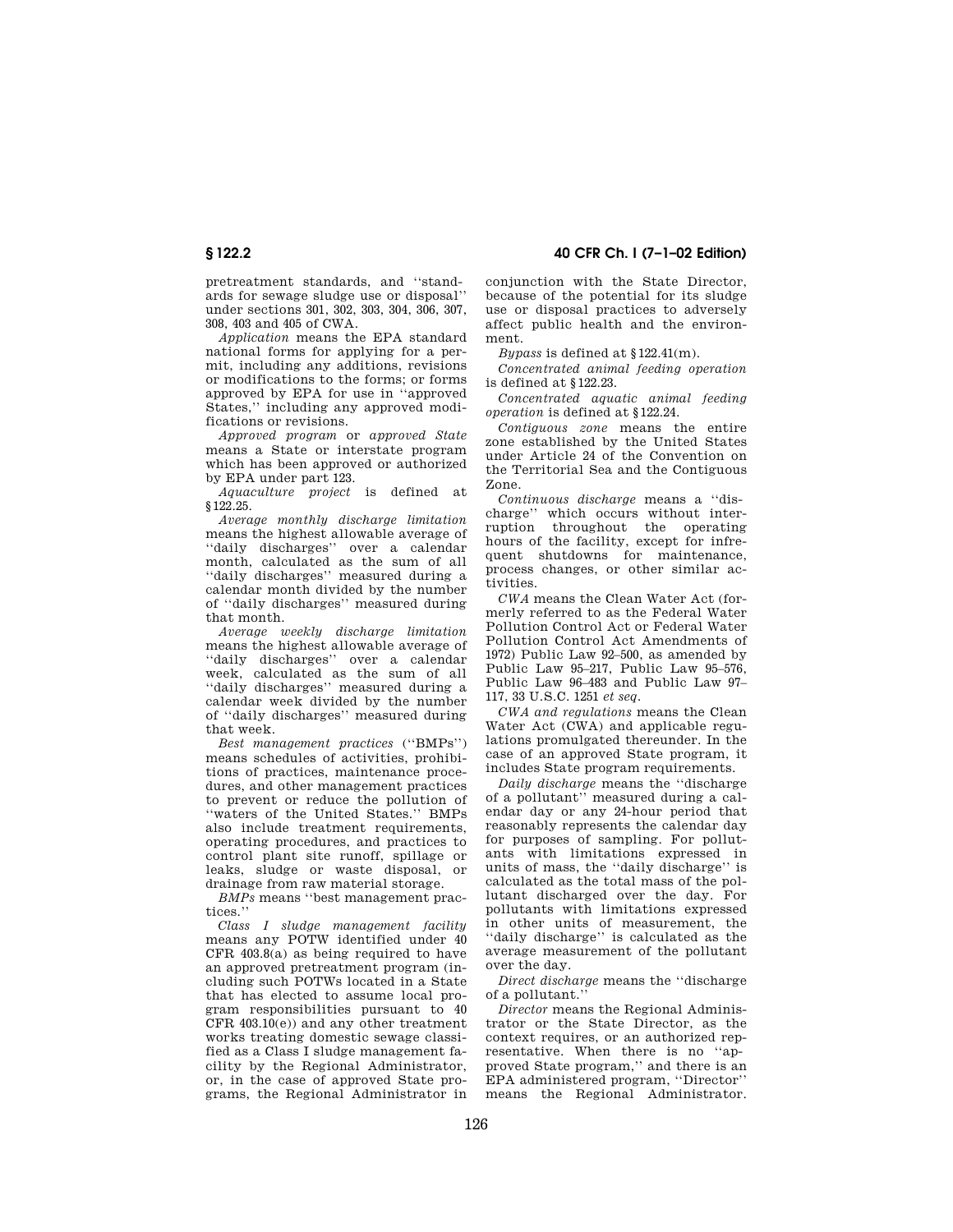When there is an approved State program, ''Director'' normally means the State Director. In some circumstances, however, EPA retains the authority to take certain actions even when there is an approved State program. (For example, when EPA has issued an NPDES permit prior to the approval of a State program, EPA may retain jurisdiction over that permit after program approval, see § 123.1.) In such cases, the term ''Director'' means the Regional Administrator and not the State Director.

*Discharge* when used without qualification means the ''discharge of a pollutant.''

*Discharge of a pollutant* means:

(a) Any addition of any ''pollutant'' or combination of pollutants to ''waters of the United States'' from any ''point source,'' or

(b) Any addition of any pollutant or combination of pollutants to the waters of the ''contiguous zone'' or the ocean from any point source other than a vessel or other floating craft which is being used as a means of transportation.

This definition includes additions of pollutants into waters of the United States from: surface runoff which is collected or channelled by man; discharges through pipes, sewers, or other conveyances owned by a State, municipality, or other person which do not lead to a treatment works; and discharges through pipes, sewers, or other conveyances, leading into privately owned treatment works. This term does not include an addition of pollutants by any ''indirect discharger.''

*Discharge Monitoring Report* (''DMR'') means the EPA uniform national form, including any subsequent additions, revisions, or modifications for the reporting of self-monitoring results by permittees. DMRs must be used by ''approved States'' as well as by EPA. EPA will supply DMRs to any approved State upon request. The EPA national forms may be modified to substitute the State Agency name, address, logo, and other similar information, as appropriate, in place of EPA's.

*DMR* means ''Discharge Monitoring Report.''

*Draft permit* means a document prepared under § 124.6 indicating the Direc-

tor's tentative decision to issue or deny, modify, revoke and reissue, terminate, or reissue a ''permit.'' A notice of intent to terminate a permit, and a notice of intent to deny a permit, as discussed in § 124.5, are types of ''draft permits.'' A denial of a request for modification, revocation and reissuance, or termination, as discussed in § 124.5, is not a ''draft permit.'' A ''proposed permit'' is not a ''draft permit.''

*Effluent limitation* means any restriction imposed by the Director on quantities, discharge rates, and concentrations of ''pollutants'' which are ''discharged'' from ''point sources'' into ''waters of the United States,'' the waters of the ''contiguous zone,'' or the ocean.

*Effluent limitations guidelines* means a regulation published by the Administrator under section 304(b) of CWA to adopt or revise ''effluent limitations.''

*Environmental Protection Agency* "EPA") means the United States Environmental Protection Agency.

*EPA* means the United States ''Environmental Protection Agency.''

*Facility or activity* means any NPDES ''point source'' or any other facility or activity (including land or appurtenances thereto) that is subject to regulation under the NPDES program.

*Federal Indian reservation* means all land within the limits of any Indian reservation under the jurisdiction of the United States Government, notwithstanding the issuance of any patent, and including rights-of-way running through the reservation.

*General permit* means an NPDES ''permit'' issued under § 122.28 authorizing a category of discharges under the CWA within a geographical area.

*Hazardous substance* means any substance designated under 40 CFR part 116 pursuant to section 311 of CWA.

*Indian country* means:

(1) All land within the limits of any Indian reservation under the jurisdiction of the United States Government, notwithstanding the issuance of any patent, and, including rights-of-way running through the reservation;

(2) All dependent Indian communities with the borders of the United States whether within the originally or subsequently acquired territory thereof, and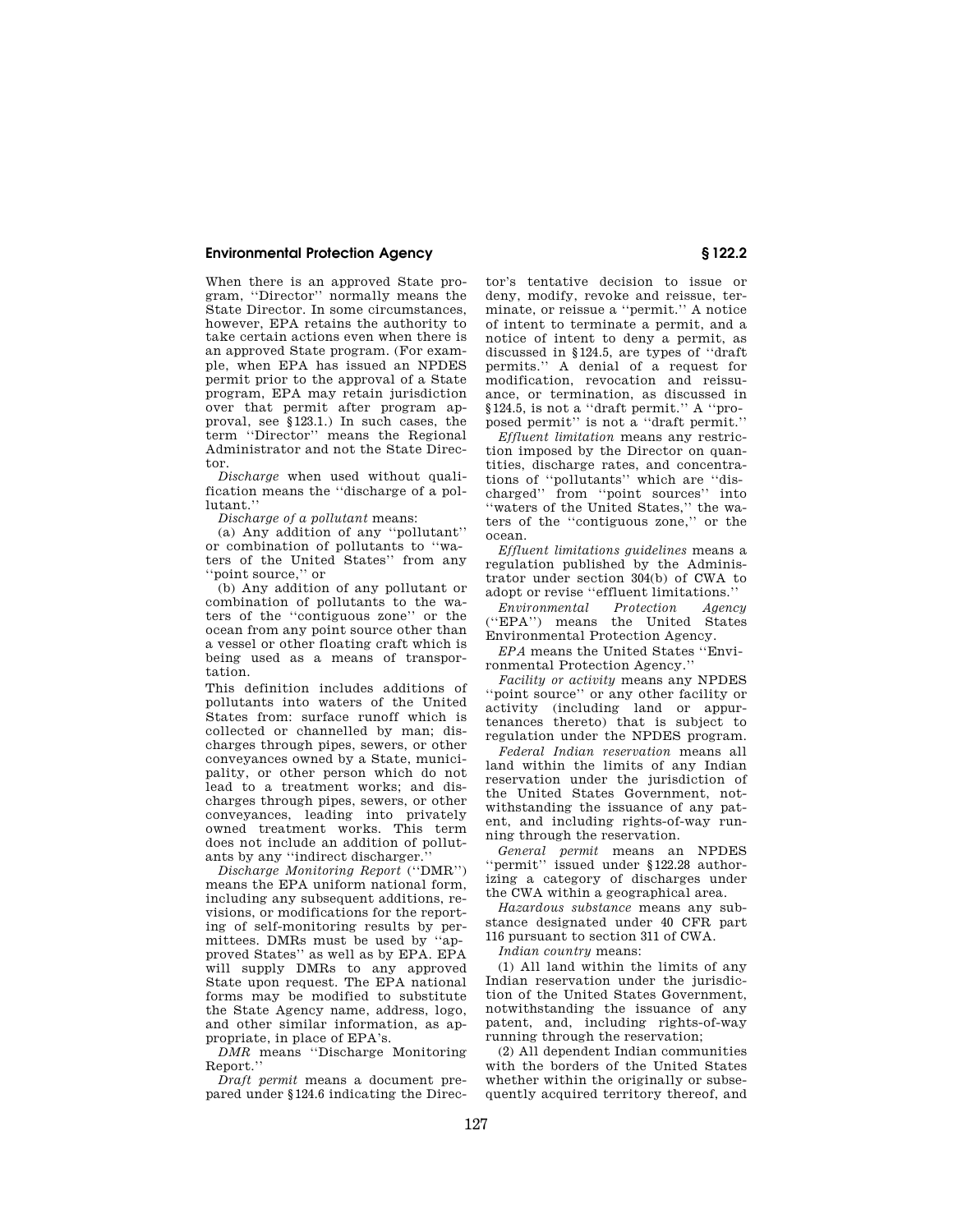whether within or without the limits of a state; and

(3) All Indian allotments, the Indian titles to which have not been extinguished, including rights-of-way running through the same.

*Indian Tribe* means any Indian Tribe, band, group, or community recognized by the Secretary of the Interior and exercising governmental authority over a Federal Indian reservation.

*Indirect discharger* means a nondomestic discharger introducing ''pollutants'' to a ''publicly owned treatment works.''

*Individual control strategy* is defined at 40 CFR 123.46(c).

*Interstate agency* means an agency of two or more States established by or under an agreement or compact approved by the Congress, or any other agency of two or more States having substantial powers or duties pertaining to the control of pollution as determined and approved by the Administrator under the CWA and regulations.

*Major facility* means any NPDES ''facility or activity'' classified as such by the Regional Administrator, or, in the case of ''approved State programs,'' the Regional Administrator in conjunction with the State Director.

*Maximum daily discharge limitation* means the highest allowable ''daily discharge.''

*Municipality* means a city, town, borough, county, parish, district, association, or other public body created by or under State law and having jurisdiction over disposal of sewage, industrial wastes, or other wastes, or an Indian tribe or an authorized Indian tribal organization, or a designated and approved management agency under section 208 of CWA.

*Municipal separate storm sewer system* is defined at § 122.26 (b)(4) and (b)(7).

*National Pollutant Discharge Elimination System* (NPDES) means the national program for issuing, modifying, revoking and reissuing, terminating, monitoring and enforcing permits, and imposing and enforcing pretreatment requirements, under sections 307, 402, 318, and 405 of CWA. The term includes an ''approved program.''

*New discharger* means any building, structure, facility, or installation:

# **§ 122.2 40 CFR Ch. I (7–1–02 Edition)**

(a) From which there is or may be a ''discharge of pollutants;''

(b) That did not commence the ''discharge of pollutants'' at a particular ''site'' prior to August 13, 1979;

(c) Which is not a ''new source;'' and

(d) Which has never received a finally effective NDPES permit for discharges at that ''site.''

This definition includes an ''indirect discharger'' which commences discharging into ''waters of the United States'' after August 13, 1979. It also includes any existing mobile point source (other than an offshore or coastal oil and gas exploratory drilling rig or a coastal oil and gas developmental drilling rig) such as a seafood processing rig, seafood processing vessel, or aggregate plant, that begins discharging at a ''site'' for which it does not have a permit; and any offshore or coastal mobile oil and gas exploratory drilling rig or coastal mobile oil and gas developmental drilling rig that commences the discharge of pollutants after August 13, 1979, at a ''site'' under EPA's permitting jurisdiction for which it is not covered by an individual or general permit and which is located in an area determined by the Regional Administrator in the issuance of a final permit to be an area or biological concern. In determining whether an area is an area of biological concern, the Regional Administrator shall consider the factors specified in 40 CFR  $125.122(a)$  (1) through (10).

An offshore or coastal mobile exploratory drilling rig or coastal mobile developmental drilling rig will be considered a ''new discharger'' only for the duration of its discharge in an area of biological concern.

*New source* means any building, structure, facility, or installation from which there is or may be a ''discharge of pollutants,'' the construction of which commenced:

(a) After promulgation of standards of performance under section 306 of CWA which are applicable to such source, or

(b) After proposal of standards of performance in accordance with section 306 of CWA which are applicable to such source, but only if the standards are promulgated in accordance with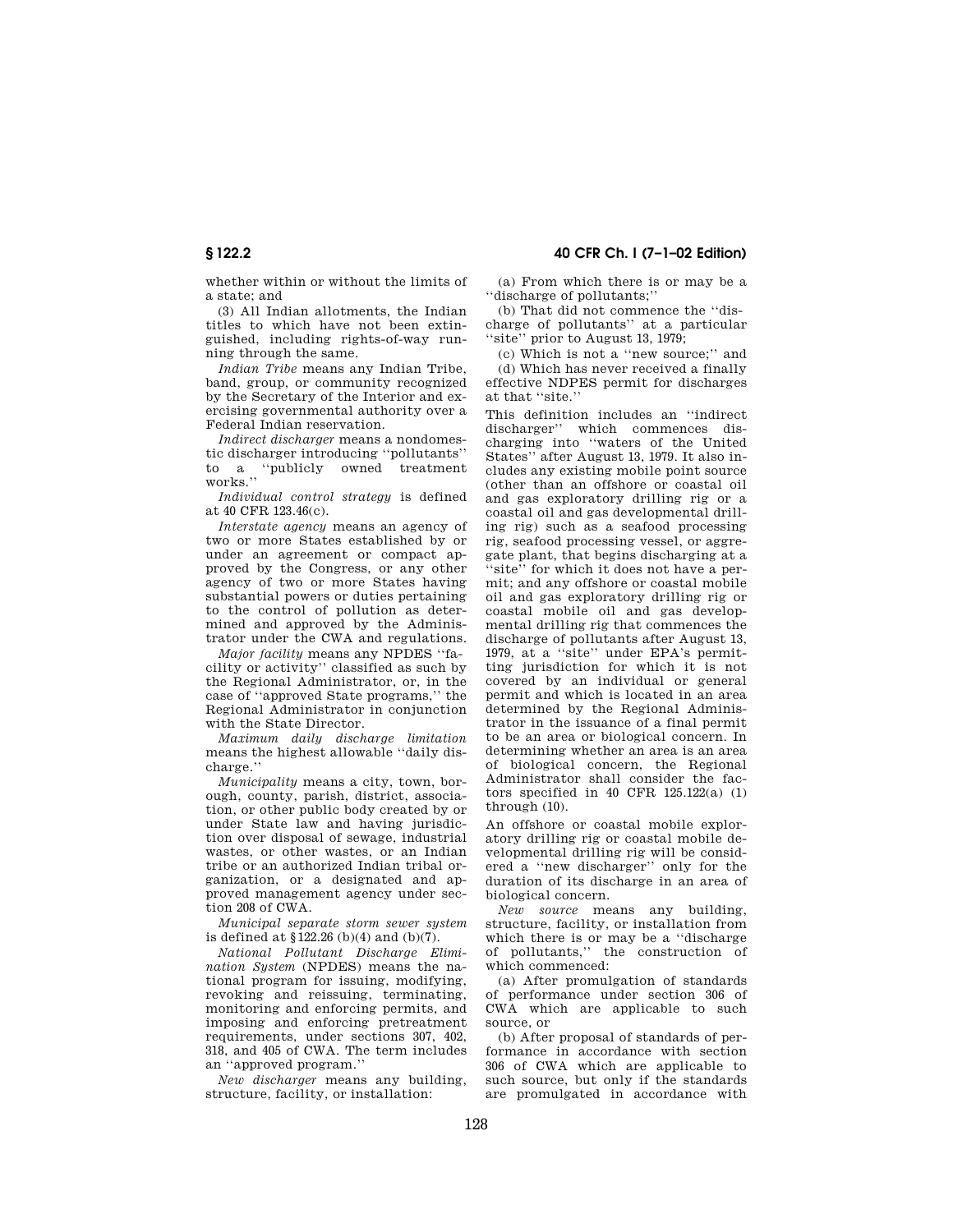section 306 within 120 days of their proposal.

*NPDES* means ''National Pollutant Discharge Elimination System.''

*Owner or operator* means the owner or operator of any ''facility or activity'' subject to regulation under the NPDES program.

*Permit* means an authorization, license, or equivalent control document issued by EPA or an ''approved State'' to implement the requirements of this part and parts 123 and 124. ''Permit'' includes an NPDES ''general permit'' (§ 122.28). Permit does not include any permit which has not yet been the subject of final agency action, such as a ''draft permit'' or a ''proposed permit.''

*Person* means an individual, association, partnership, corporation, municipality, State or Federal agency, or an agent or employee thereof.

*Point source* means any discernible, confined, and discrete conveyance, including but not limited to, any pipe, ditch, channel, tunnel, conduit, well, discrete fissure, container, rolling stock, concentrated animal feeding operation, landfill leachate collection system, vessel or other floating craft from which pollutants are or may be discharged. This term does not include return flows from irrigated agriculture or agricultural storm water runoff. (See § 122.3).

*Pollutant* means dredged spoil, solid waste, incinerator residue, filter backwash, sewage, garbage, sewage sludge, munitions, chemical wastes, biological materials, radioactive materials (except those regulated under the Atomic Energy Act of 1954, as amended (42 U.S.C. 2011 *et seq.*)), heat, wrecked or discarded equipment, rock, sand, cellar dirt and industrial, municipal, and agricultural waste discharged into water. It does not mean:

(a) Sewage from vessels; or

(b) Water, gas, or other material which is injected into a well to facilitate production of oil or gas, or water derived in association with oil and gas production and disposed of in a well, if the well used either to facilitate production or for disposal purposes is approved by authority of the State in which the well is located, and if the State determines that the injection or disposal will not result in the degradation of ground or surface water resources.

NOTE: Radioactive materials covered by the Atomic Energy Act are those encompassed in its definition of source, byproduct, or special nuclear materials. Examples of materials not covered include radium and accelerator-produced isotopes. See *Train* v. *Colorado Public Interest Research Group, Inc.,* 426 U.S. 1 (1976).

*POTW* is defined at § 403.3 of this chapter.

*Primary industry category* means any industry category listed in the NRDC settlement agreement (*Natural Resources Defense Council et al.* v. *Train,* 8 E.R.C. 2120 (D.D.C. 1976), *modified* 12 E.R.C. 1833 (D.D.C. 1979)); also listed in appendix A of part 122.

*Privately owned treatment works* means any device or system which is (a) used to treat wastes from any facility whose operator is not the operator of the treatment works and (b) not a ''POTW.''

*Process wastewater* means any water which, during manufacturing or processing, comes into direct contact with or results from the production or use of any raw material, intermediate product, finished product, byproduct, or waste product.

*Proposed permit* means a State NPDES ''permit'' prepared after the close of the public comment period (and, when applicable, any public hearing and administrative appeals) which is sent to EPA for review before final issuance by the State. A ''proposed permit'' is not a ''draft permit.''

*Publicly owned treatment works* is defined at 40 CFR 403.3.

*Recommencing discharger* means a source which recommences discharge after terminating operations.

*Regional Administrator* means the Regional Administrator of the appropriate Regional Office of the Environmental Protection Agency or the authorized representative of the Regional Administrator.

*Schedule of compliance* means a schedule of remedial measures included in a ''permit'', including an enforceable sequence of interim requirements (for example, actions, operations, or milestone events) leading to compliance with the CWA and regulations.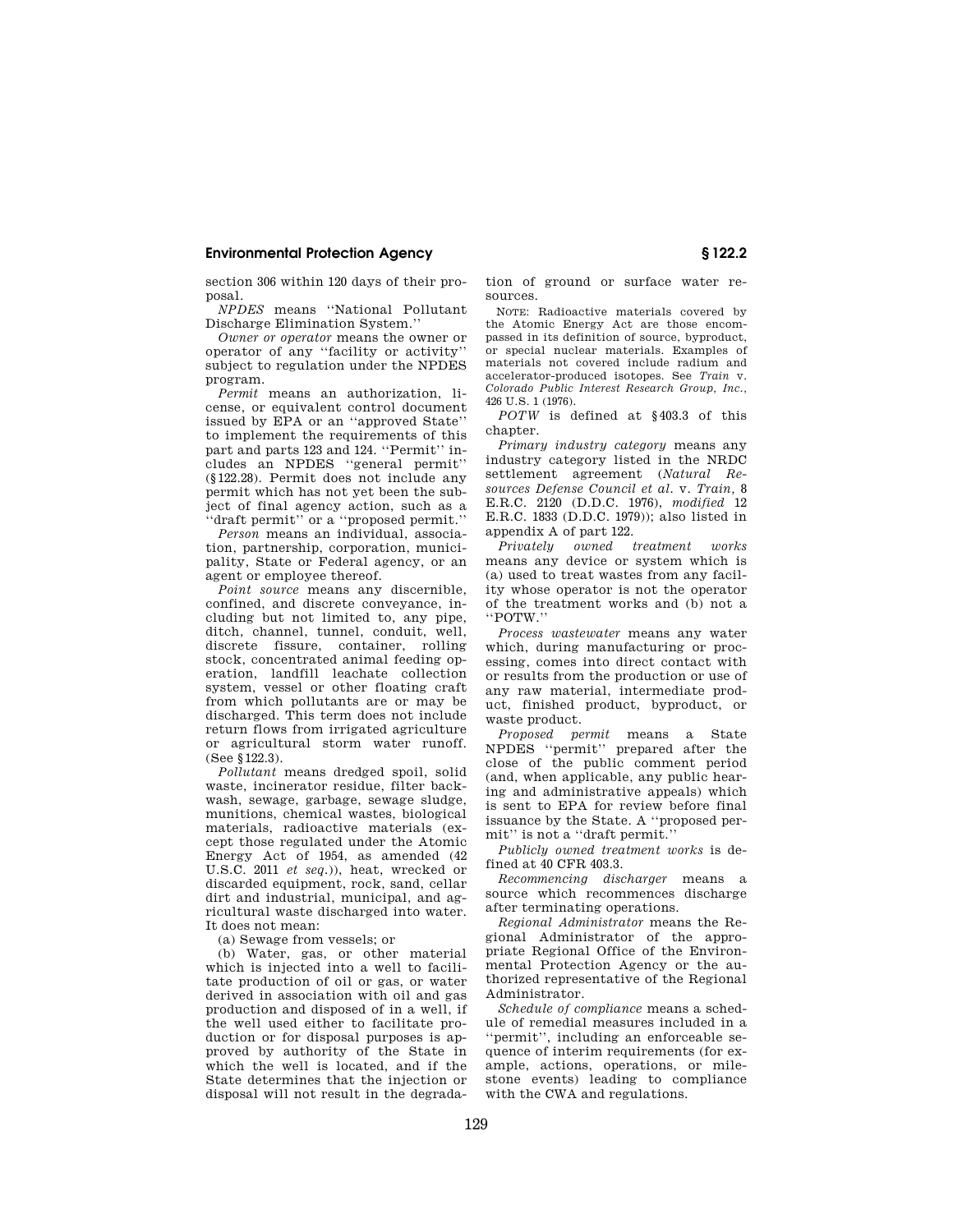*Secondary industry category* means any industry category which is not a ''primary industry category.''

*Secretary* means the Secretary of the Army, acting through the Chief of Engineers.

*Septage* means the liquid and solid material pumped from a septic tank, cesspool, or similar domestic sewage treatment system, or a holding tank when the system is cleaned or maintained.

*Sewage from vessels* means human body wastes and the wastes from toilets and other receptacles intended to receive or retain body wastes that are discharged from vessels and regulated under section 312 of CWA, except that with respect to commercial vessels on the Great Lakes this term includes graywater. For the purposes of this definition, ''graywater'' means galley, bath, and shower water.

*Sewage Sludge* means any solid, semisolid, or liquid residue removed during the treatment of municipal waste water or domestic sewage. Sewage sludge includes, but is not limited to, solids removed during primary, secondary, or advanced waste water treatment, scum, septage, portable toilet pumpings, type III marine sanitation device pumpings (33 CFR part 159), and sewage sludge products. Sewage sludge does not include grit or screenings, or ash generated during the incineration of sewage sludge.

*Sewage sludge use or disposal practice* means the collection, storage, treatment, transportation, processing, monitoring, use, or disposal of sewage sludge.

*Silvicultural point source* is defined at § 122.27.

*Site* means the land or water area where any ''facility or activity'' is physically located or conducted, including adjacent land used in connection with the facility or activity.

*Sludge-only facility* means any ''treatment works treating domestic sewage'' whose methods of sewage sludge use or disposal are subject to regulations promulgated pursuant to section 405(d) of the CWA and is required to obtain a permit under § 122.1(b)(2).

*Standards for sewage sludge use or disposal* means the regulations promul-

**§ 122.2 40 CFR Ch. I (7–1–02 Edition)**

gated pursuant to section 405(d) of the CWA which govern minimum requirements for sludge quality, management practices, and monitoring and reporting applicable to sewage sludge or the use or disposal of sewage sludge by any person.

*State* means any of the 50 States, the District of Columbia, Guam, the Commonwealth of Puerto Rico, the Virgin Islands, American Samoa, the Commonwealth of the Northern Mariana Islands, the Trust Territory of the Pacific Islands, or an Indian Tribe as defined in these regulations which meets the requirements of § 123.31 of this chapter.

*State Director* means the chief administrative officer of any State or interstate agency operating an ''approved program,'' or the delegated representative of the State Director. If responsibility is divided among two or more State or interstate agencies, ''State Director'' means the chief administrative officer of the State or interstate agency authorized to perform the particular procedure or function to which reference is made.

*State/EPA Agreement* means an agreement between the Regional Administrator and the State which coordinates EPA and State activities, responsibilities and programs including those under the  $\tilde{\text{CWA}}$  programs.<br>Storm water is

is defined at § 122.26(b)(13).

*Storm water discharge associated with industrial activity* is defined at § 122.26(b)(14).

*Total dissolved solids* means the total dissolved (filterable) solids as determined by use of the method specified in 40 CFR part 136.

*Toxic pollutant* means any pollutant listed as toxic under section  $307(a)(1)$ or, in the case of ''sludge use or disposal practices,'' any pollutant identified in regulations implementing section 405(d) of the CWA.

*Treatment works treating domestic sewage* means a POTW or any other sewage sludge or waste water treatment devices or systems, regardless of ownership (including federal facilities), used in the storage, treatment, recycling, and reclamation of municipal or domestic sewage, including land dedicated for the disposal of sewage sludge.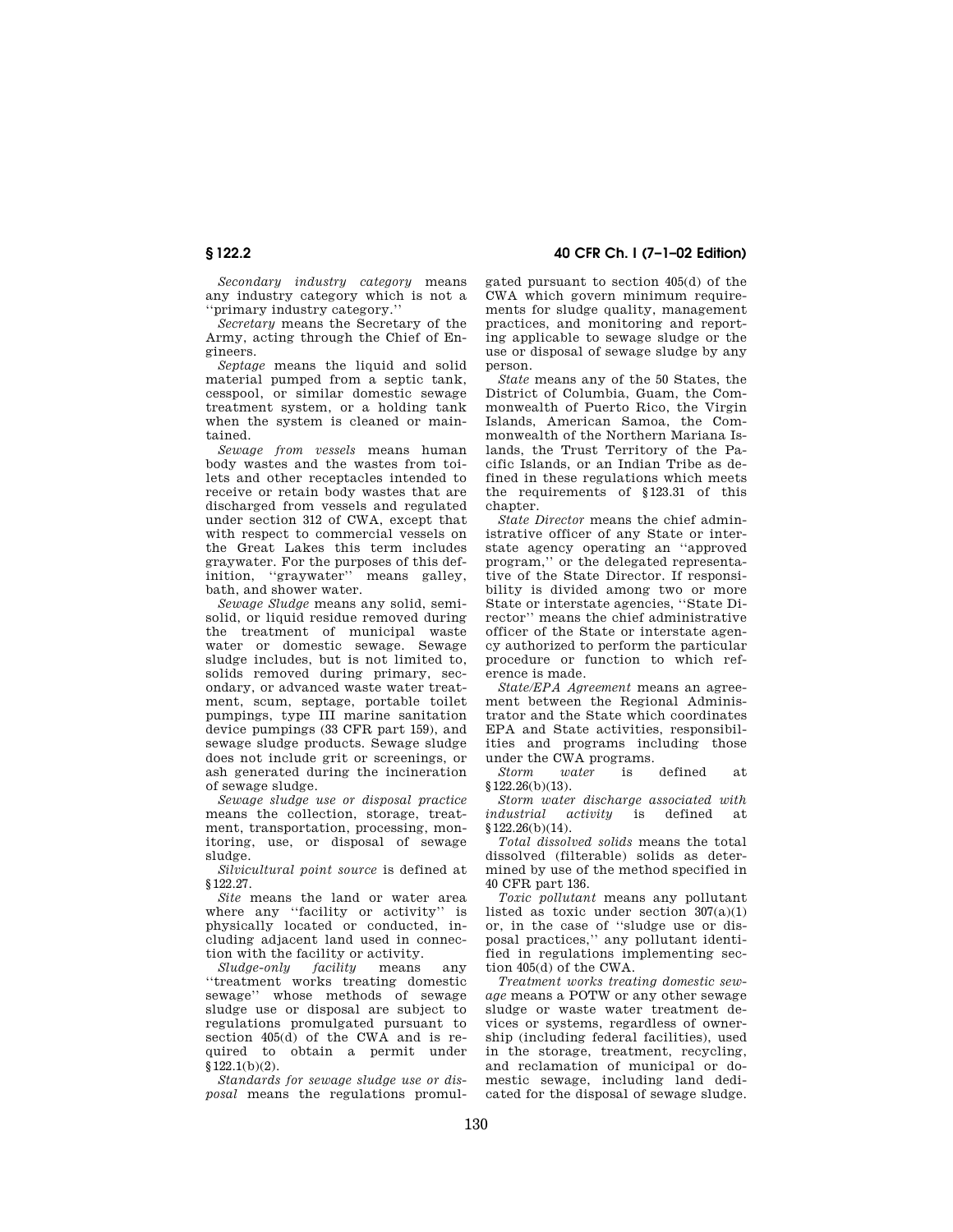This definition does not include septic tanks or similar devices. For purposes of this definition, ''domestic sewage'' includes waste and waste water from humans or household operations that are discharged to or otherwise enter a treatment works. In States where there is no approved State sludge management program under section 405(f) of the CWA, the Regional Administrator may designate any person subject to the standards for sewage sludge use and disposal in 40 CFR part 503 as a ''treatment works treating domestic sewage,'' where he or she finds that there is a potential for adverse effects on public health and the environment from poor sludge quality or poor sludge handling, use or disposal practices, or where he or she finds that such designation is necessary to ensure that such person is in compliance with 40 CFR part 503.

*TWTDS* means ''treatment works treating domestic sewage.''

*Upset* is defined at § 122.41(n).

*Variance* means any mechanism or provision under section 301 or 316 of CWA or under 40 CFR part 125, or in the applicable ''effluent limitations guidelines'' which allows modification to or waiver of the generally applicable effluent limitation requirements or time deadlines of CWA. This includes provisions which allow the establishment of alternative limitations based on fundamentally different factors or on sections 301(c), 301(g), 301(h), 301(i), or 316(a) of CWA.

*Waters of the United States* or *waters of the U.S.* means:

(a) All waters which are currently used, were used in the past, or may be susceptible to use in interstate or foreign commerce, including all waters which are subject to the ebb and flow of the tide;

(b) All interstate waters, including interstate ''wetlands;''

(c) All other waters such as intrastate lakes, rivers, streams (including<br>intermittent streams), mudflats, intermittent streams), mudflats, sandflats, ''wetlands,'' sloughs, prairie potholes, wet meadows, playa lakes, or natural ponds the use, degradation, or destruction of which would affect or could affect interstate or foreign commerce including any such waters:

(1) Which are or could be used by interstate or foreign travelers for recreational or other purposes;

(2) From which fish or shellfish are or could be taken and sold in interstate or foreign commerce; or

(3) Which are used or could be used for industrial purposes by industries in interstate commerce;

(d) All impoundments of waters otherwise defined as waters of the United States under this definition;

(e) Tributaries of waters identified in paragraphs (a) through (d) of this definition;

(f) The territorial sea; and

(g) ''Wetlands'' adjacent to waters (other than waters that are themselves wetlands) identified in paragraphs (a) through (f) of this definition.

Waste treatment systems, including treatment ponds or lagoons designed to meet the requirements of CWA (other than cooling ponds as defined in 40 CFR 423.11(m) which also meet the criteria of this definition) are not waters of the United States. This exclusion applies only to manmade bodies of water which neither were originally created in waters of the United States (such as disposal area in wetlands) nor resulted from the impoundment of waters of the United States. [See Note 1 of this section.] Waters of the United States do not include prior converted cropland. Notwithstanding the determination of an area's status as prior converted cropland by any other federal agency, for the purposes of the Clean Water Act, the final authority regarding Clean Water Act jurisdiction remains with EPA.

*Wetlands* means those areas that are inundated or saturated by surface or groundwater at a frequency and duration sufficient to support, and that under normal circumstances do support, a prevalence of vegetation typically adapted for life in saturated soil conditions. Wetlands generally include swamps, marshes, bogs, and similar areas.

*Whole effluent toxicity* means the aggregate toxic effect of an effluent measured directly by a toxicity test.

NOTE: At 45 FR 48620, July 21, 1980, the Environmental Protection Agency suspended until further notice in § 122.2, the last sentence, beginning ''This exclusion applies